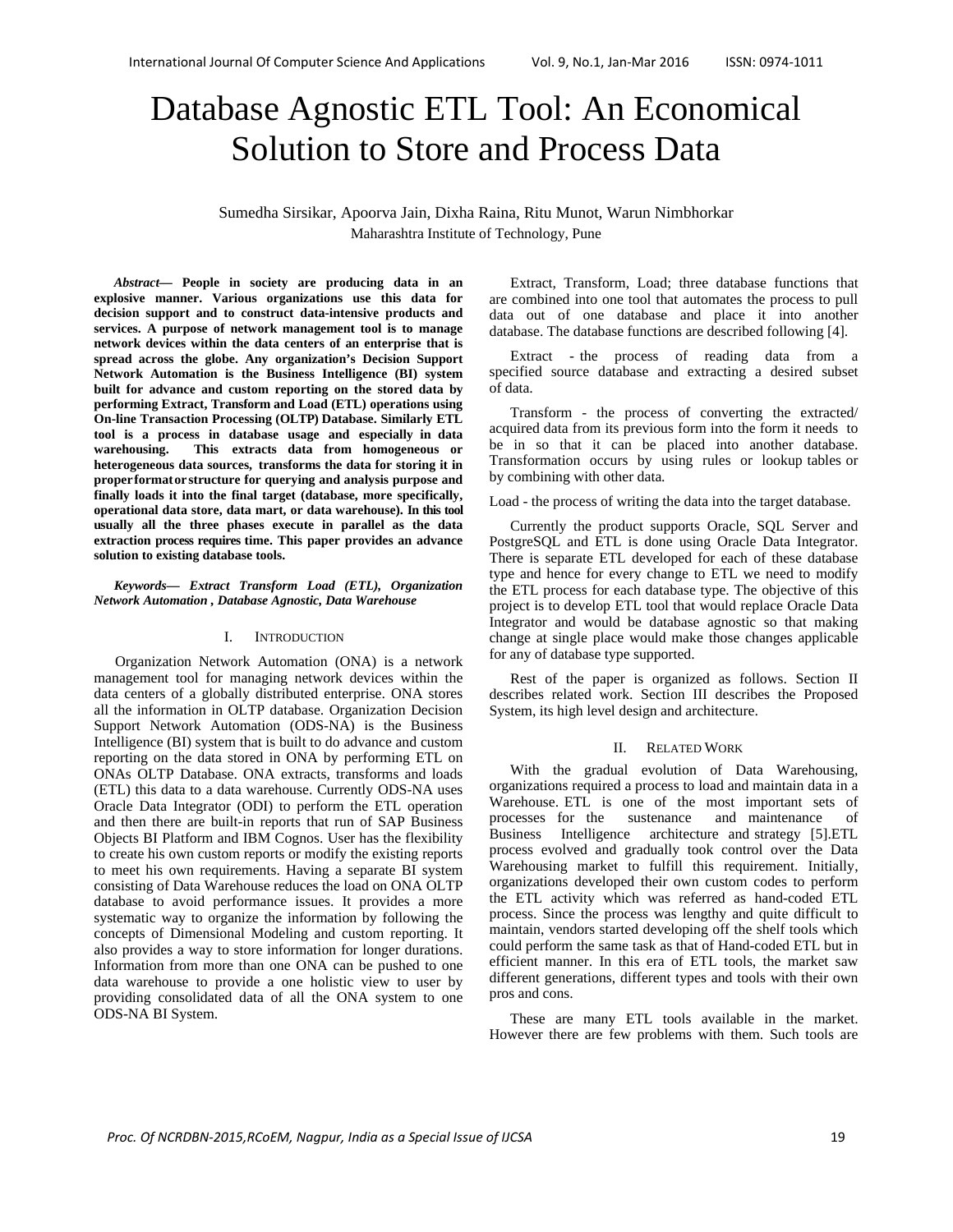very expensive and does not support small size businesses. Configuration of such tools takes lot of time. Tools customization is not possible and thus, sometimes does not support the scenario provided. These tools have often been seen having common problems of:

a) Data dependencies.

b) Complexity of source code.

c) Poor Quality of data[1].

ODI that was introduced in January 2000 has been used by organization for performing ETL. It has following disadvantages:

- Increasing cost to organization
- It does not support heterogeneous databases together i.e. it is not database agnostic
- Focus on ETL solutions, rather than in an open context of data management
- Tools are used mostly for batch-oriented work and transformation rather than real-time processes or federation data delivery
- Long-awaited bond between Oracle Warehouse Builder(OWB) and ODI brought only promises customers confused in the functionality area and the future is uncertain

Considering all this issues, there is a need to develop new system that is more efficient than the existing system:

The features of the new system are as follows:

- 1. Design simplicity
- 2. Cost effectiveness
- 3. Database Agnostic ETL tool
- 4. Facilitates Custom reporting using SAP Business Objects or IBM Cognos[1].

## III. PROPOSED SYSTEM

The proposed system includes building an ETL tool for the organizations that would replace existing Oracle Data Integrator (ODI) tool thus reducing immense cost to the company and also making it database agnostic.

Following diagram depicts 3 modules of our proposed system. These are:

- a. DataBase Side Code (DBSC)
- b. Server Side Code (SSC)
- c. User Interface (UI)

DBSC consists of code which will be executed on the OLTP database. It comprises of query files and XML files such that each database has different query files.



SSC consists of java code which is used for mapping purpose. It maps heterogeneous source databases into target database. Thus, this allows provision of making the system database agnostic.

User Interface facilitates audit records, real time status check. It acts as a wrapper between DBSC and SSC.

The functionalities of the proposed system are as follows:

- 1. To provide more systematic way to organize information which is supported by target database format.
- 2. To store information for longer duration to be used for forecasting and analysis for future purposes.
- 3. To replace Oracle Data Integrator which reduces the cost as ODI is licensed and not an open source software
- 4. To make database agnostic so that queries from heterogeneous source databases could be run on target database irrespective of the database type the target database supports.
- 5. To generate holistic view of consolidated data from all the ONA systems
- 6. To reduce load on ONA OLTP as ONA can store data collected in 60 days and beyond this limit data cannot be stored in to ONA-OLTP

The following assumptions are made for the proposed system.

- 1. It is assumed that source database could be SQL Server, PostGre, Oracle and the queries from these heterogonous databases would be properly mapped to the database supported by the data ware house (BDS-NA).
- 2. While compressing the data, no data loss occurs.

Extract, Transform and Load (ETL) refers to a process in database usage and especially in data warehousing that: Extracts data from homogeneous or heterogeneous data sources, transforms the data for storing it in proper format or structure for querying and analysis purpose and loads it into the final target (database, more specifically, operational data store, data mart, or data warehouse) [1] [3]. Usually all the three phases execute in parallel since the data extraction takes time, so while the data is being pulled another transformation process executes, processing the already received data and prepares the data for loading and as soon as there is some data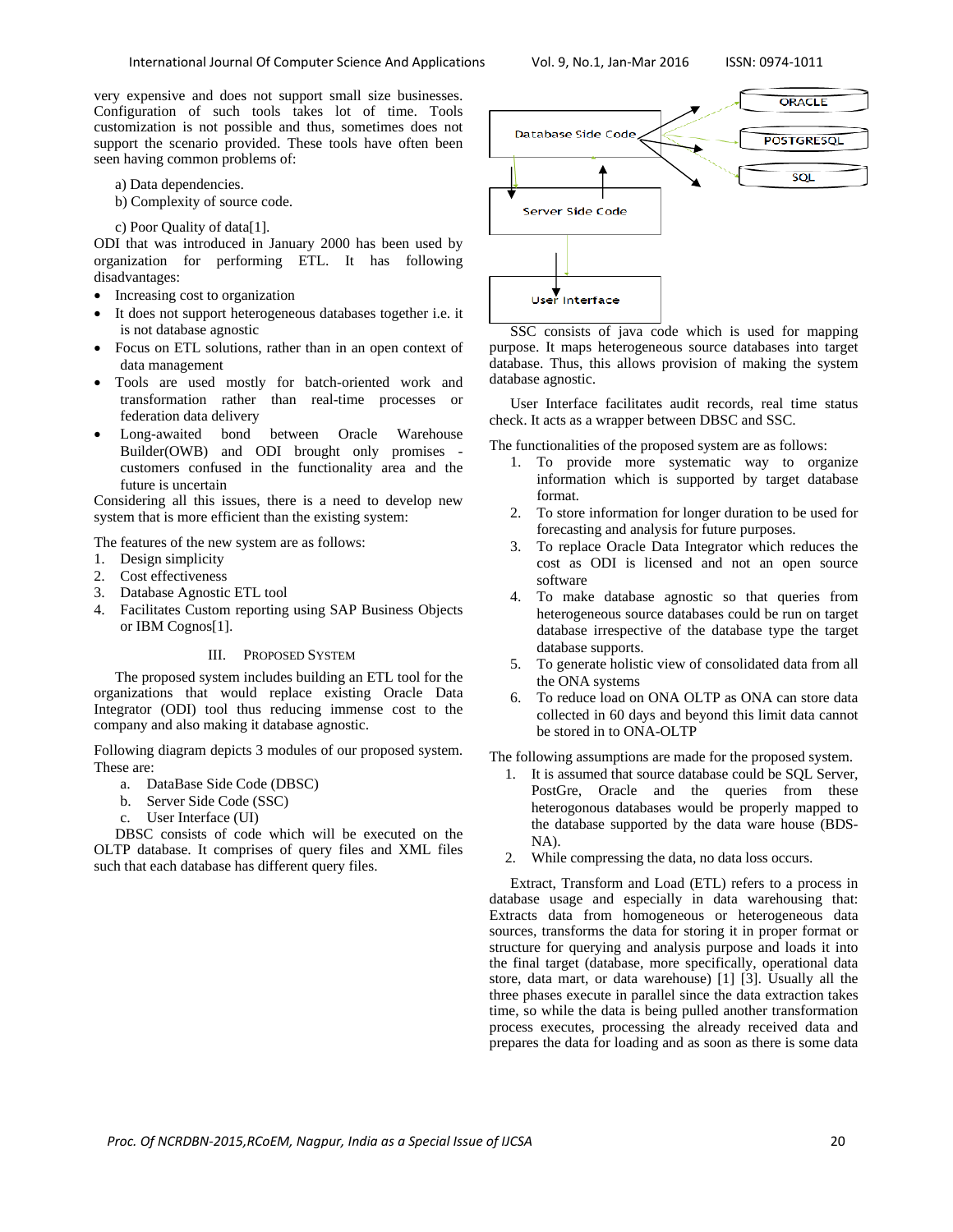ready to be loaded into the target, the data loading kicks off without waiting for the completion of the previous phases. Organization Network Automation (ONA) has following functions:

- 1. Installing operating system on network devices
- 2. Configuration of network devices
- 3. Taking backup and restoration of the configuration
- 4. Enforcing government and enterprise wide policies
- 5. Pod and Network Container Management for private/public/hybrid clouds
- 6. Configuration of Software defined networking
- 7. Assuring network compliance and many others
- *A. High Level Design*

 High level design of proposed system is shown in Fig. 1. The components of the high level design of proposed system are described as follows:



Figure 1: High level design of Proposed System

**ONA Site:** It is source of data which has different network devices spread across globe. These data may have information about configuration, settings, operating system used by different network devices like routers, switch, etc.

**OLTP:** It is a class of information systems that facilitate and manage transaction-oriented applications, typically for data entry and retrieval transaction processing. It involves gathering of input information.

**ETL:** It is a tool which extract data from source, transform it into different form and load it into Data ware house.

**DWH ODS-NA:** It is Data ware house where all the data stored after being subjected to ETL tool. Data stored here will be transformed set of OLTP data.

**BusinessObject / Cognos:** It is set of reporting tool when applied to Data ware house generate different types of data.

## *B. System Architecture*

The process involved in ETL Tool is described as follows:

Data from different OLTP are subjected to ETL. ETL is agnostic of databases used, such that it can accept data from various external databases like PostGre, SQL Server, MongoDB.

Fig. 2 shows the architecture of proposed system. The various databases in the ETL Tool are as follows:

**Staging:** A staging area is an intermediate storage area used for data processing during the ETL process. The data staging area sits between data sources and data target, which are often data-warehouse.

**MetaData Repository:** Metadata is data about data. For example, the index of a book serves as a metadata for the content in the book. So here, metadata is summarized data that leads us to detailed data. Meta data acts as directory. Metadata helps in decision support system for mapping of data when data is transformed from operational environment to data warehouse environment.



Figure 2: Proposed System Architecture of ETL Tool

**Data Ware house Server:** It has data which is to be loaded into OLAP.

**OLAP:** In OLAP, data stored is used for analytical purpose by which reporting can be done on data. Different reporting tools are used to generate report from OLAP for example BusinessObject , Cognos.

#### IV. CONCLUSION

In this paper, we have proposed an innovative method to improve the performance of ETL by making it database agnostic. The primary goal of the proposed system is to make it economical by making it easily available to the organization. It facilitates data storage for a longer duration, thus overcoming the limitations of OLTP databases. Metadata layer allows provision of custom reporting with the help of System Application Products (SAP) Business Objects and International Business Machine (IBM) Cognos. Thus, this paper focuses on development of an ETL tool which is database agnostic. It will try to reduce the complexity of the tool and also reduces an immense cost to the company.